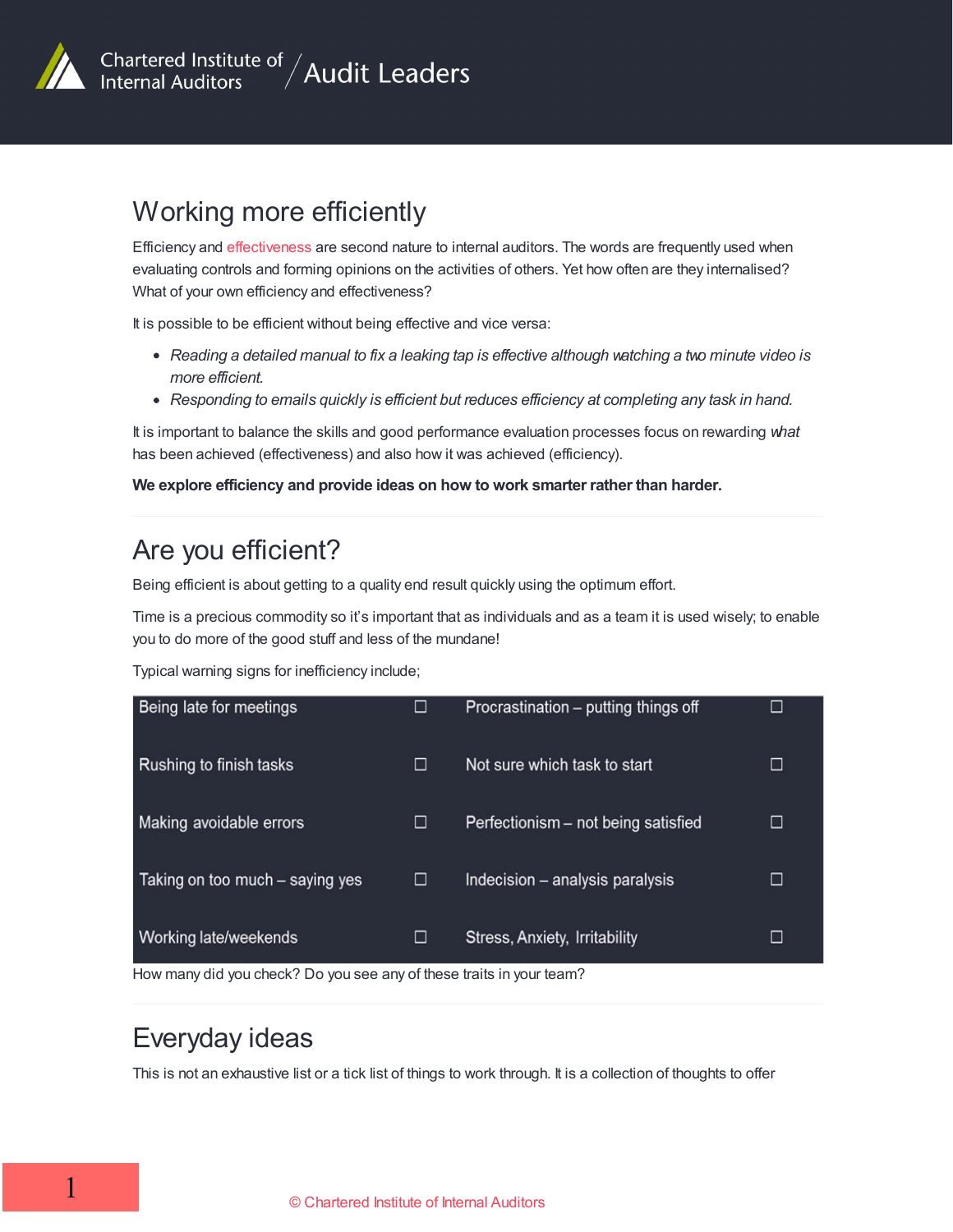practical advice on improving efficiency. Hopefully many will be familiar practices, if not they are ideas to try.

**Natural highs.** We instinctively know when we are at our best; some people are night-owls, able to draft insightful reports whilst the world sleeps, others are early-birds creating amazing designs as the dawn breaks. If you're not sure, keep a log of how you feel at different times of the day for about a week, you'll see a pattern emerge (just a scrap piece of paper or a note on your phone, no fancy spreadsheet needed!). As audit leaders in increasingly flexible working environments it is important to plan around your peaks and encourage your team to do the same. Routine tasks can be scheduled for low energy periods enabling the more complex thinking to be done at high energy times. Is first thing Monday morning the best time for a team briefing or is it Friday afternoon?

#### Work to your strengths

**Do one thing at a time.** It's easy to profess multi-tasking skills; however, it's not how the human brain works (sorry ladies!). The brain's control centre, the prefrontal cortex, co-ordinates different parts of the brain to work on a task. When we try to focus on more than one thing it just switches tasks, it doesn't do both at the same time. A little like switching channels on the TV, there is always a readjustment to get back up to speed. Tasks invariably end up taking longer and there's a higher chance of making mistakes. Suggestions include breaking down large pieces of work, put the phone on silent, go to a quiet space, defer the task if vital information is unavailable or postpone a meeting if decision makers are absent. Do your auditors work on one engagement at a time or juggle multiple pieces of work over an elapsed time of months? Could it be more efficient?

#### Finish the tasks you start

**Control your calendar.** Ever felt out of control, moving from one meeting or task to another without time to pause and collect your thoughts? Take control and put time aside to reflect, prioritise, network or read. We feel better equipped to take on challenging tasks when we are on the front foot rather than playing catch up. Could you create a day a month where people are free to focus on what matters to them to do their job well?

### Create time for yourself

**Manage information.** Big data started with information overload with people having too many emails (even after the GDPR cleanse!) and unachievable reading lists. For internal auditors the 'normal' information is compounded by a deluge of data for each engagement. What is your data strategy? How do you discern 'nice to know' from 'need to know'? When is enough for audit evidence? A great discussion for a team meeting.

Does anyone print things unnecessarily and never get round to reading them? A useful technical skill for the team is to learn to speed read. Emails beyond page one are rarely actioned or read – either file them if relevant or delete. Stop rolling your eyes, it's not impossible!! There really are efficient people out there with just one page of emails in their inbox. Watch this funny [video](https://youtu.be/HTgYHHKs0Zw) on how email works in real life (the inclusion of this link does not imply a recommendation or endorsement for any products or services offered).

### Appropriate and proportionate

**Be tidy.** Organisations that practice 'lean' reduce time wastage by knowing where all the essential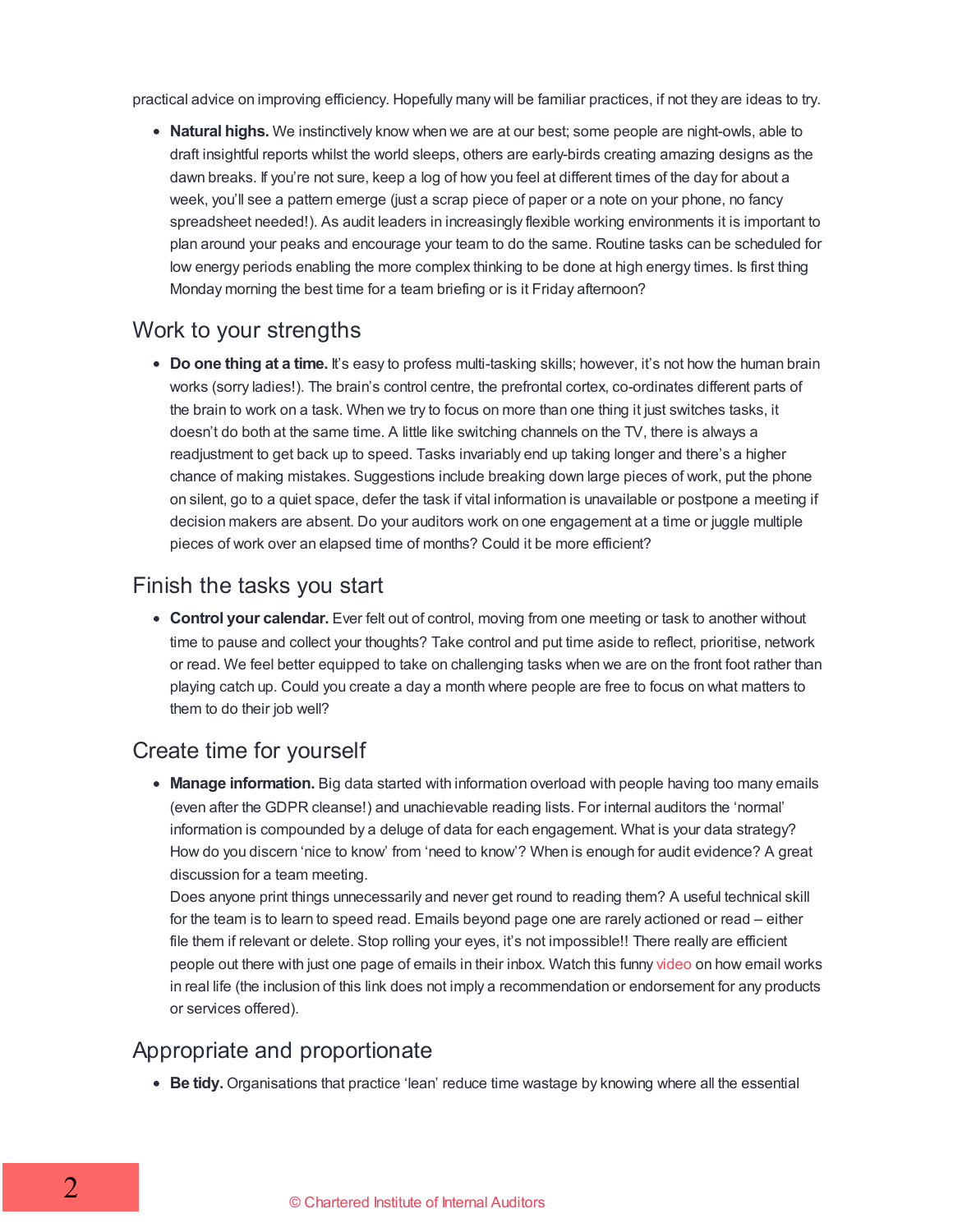tools are kept. Having a filing system (electronic and paper), clear desk or tidy trolley/locker is imperative to being efficient. Why waste time looking for something when putting it away properly takes such little effort – physically and digitally!

#### Right first time

**Re-engineer.** Inefficiency can creep into ways of working when they are not reviewed. It is something that internal auditors are adept at identifying during audits – but what about their own processes? Does the team apply a continuous improvement mindset either informally or through disciplines such as [Kaizen](https://work.qz.com/1183536/the-japanese-philosophy-of-kaizen-can-reinvent-your-daily-routine/), [Kanban](https://leankit.com/learn/kanban/what-is-kanban/) or [Lean?](https://leankit.com/learn/lean/lean-principles/) Looking at the everyday and questioning if it can be done easier/better is motivational as well as productive.

#### Less is more

The internal audit team at Progress Housing Group embarked on a programme of working more efficiently as part of a corporate drive towards being more agile. Their journey is one of practical insights.

Read the Progress Housing Group case study [here](/resources/managing-internal-audit-activity/working-more-efficiently/agile-audit-progress-housing-group-case-study/).

**Communicate clearly.** A poorly worded email can create hours of avoidable 'recovery' work, calming emotions, placating wounded egos or reworking misinterpreted instructions. Whilst it seems efficient to fire off an email or pick up the phone mid-sentence on hearing of a problem – taking time to pause, think through the impact of the communication and make sure it lands as intended saves time in the long run. Set an agenda for meetings, be sure that stakeholders know what is expected of them. If in doubt check, don't assume – it makes as Ass out of U and Me!

#### Listen/read – pause/reflect – respond

**Delegate.** Knowing when it is better to seek support is a sign of self-awareness not weakness. Working long hours and/or weekends is not a solution. It is empowering for others to have exposure to different tasks and utilising different skillsets is what leadership is about. Leaders need to be wary of micro-management invest in developing those around you, build trust and create the foundations for efficiency.

#### Share the load

• Plan. All internal auditors know the phrase fail to plan, plan to fail. The reason everyone knows this is because it is true! As tempting as it can be to get started on a task, taking time to research, prepare or plan can save time in the long run.

### $Ready - set - go$

| <b>Top Tips</b> |                        |                                                                |  |  |
|-----------------|------------------------|----------------------------------------------------------------|--|--|
|                 | <b>Efficiency</b>      | <b>Effectiveness</b>                                           |  |  |
|                 | Work to your strengths | Clarity of vision<br>he class of the seal, abiastive assumeses |  |  |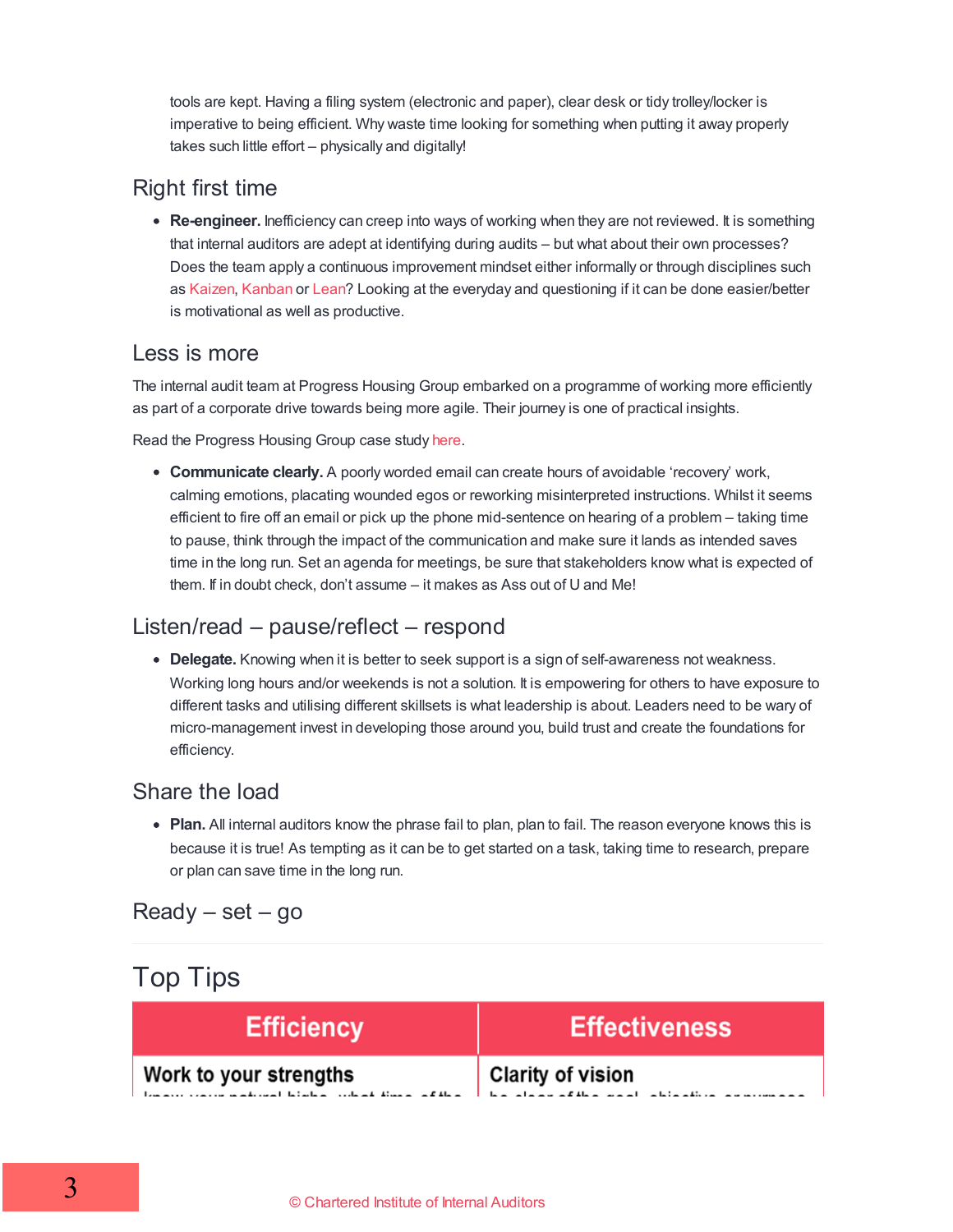| know your natural nighs, what time of the<br>day you are creative, productive,<br>energised                            | be clear of the goal, objective or purpose<br>of what you are doing                                                |
|------------------------------------------------------------------------------------------------------------------------|--------------------------------------------------------------------------------------------------------------------|
| Finish the tasks you start<br>plan in small stages to finish what you<br>start, avoid multi-tasking                    | Prioritisation<br>consider the urgency and value of tasks<br>and the effort required to complete them              |
| <b>Create time for yourself</b><br>take control of your calendar, build in 'me<br>time' for reading, networking, lunch | <b>Challenge meetings</b><br>your time is valuable, know your purpose<br>or decline the invitation                 |
| <b>Manage information</b><br>limit what you ask for and what you read,<br>think 'appropriate and proportionate'        | <b>Schedule</b><br>allocate specific times to do tasks rather<br>than a to-do list                                 |
| <b>Right first time</b><br>double check documents, avoid rework,<br>know where things are, be tidy                     | Now and next<br>differentiate time horizons, separate lists<br>or schedules for immediate and long<br>term tasks   |
| Less is more<br>re-engineer work flows and processes to<br>remove unnecessary steps, work smart                        | Finish ready to start<br>when unavoidable, leave tasks in a way<br>that helps you quickly get back in the<br>zone  |
| <b>Communicate clearly</b><br>listen and read carefully before<br>responding take time to pause, reflect<br>and learn  | Signal work time<br>develop a start routine, let you mind and<br>body know that it's time to get started           |
| <b>Delegate</b><br>know your strengths and those of others,<br>no-one is awesome at everything all the<br>time         | <b>Reduce distractions</b><br>know how you work best, when to use<br>quiet space, background noise,<br>interaction |
| Plan<br>save time overall and get a better<br>outcome                                                                  | <b>Resilience</b><br>change happens, adapt and rebound                                                             |
|                                                                                                                        | <b>Accountability</b><br>take ownership avoid blame and excuses                                                    |
|                                                                                                                        | Self-talk<br>be positive, shift your own perspective                                                               |